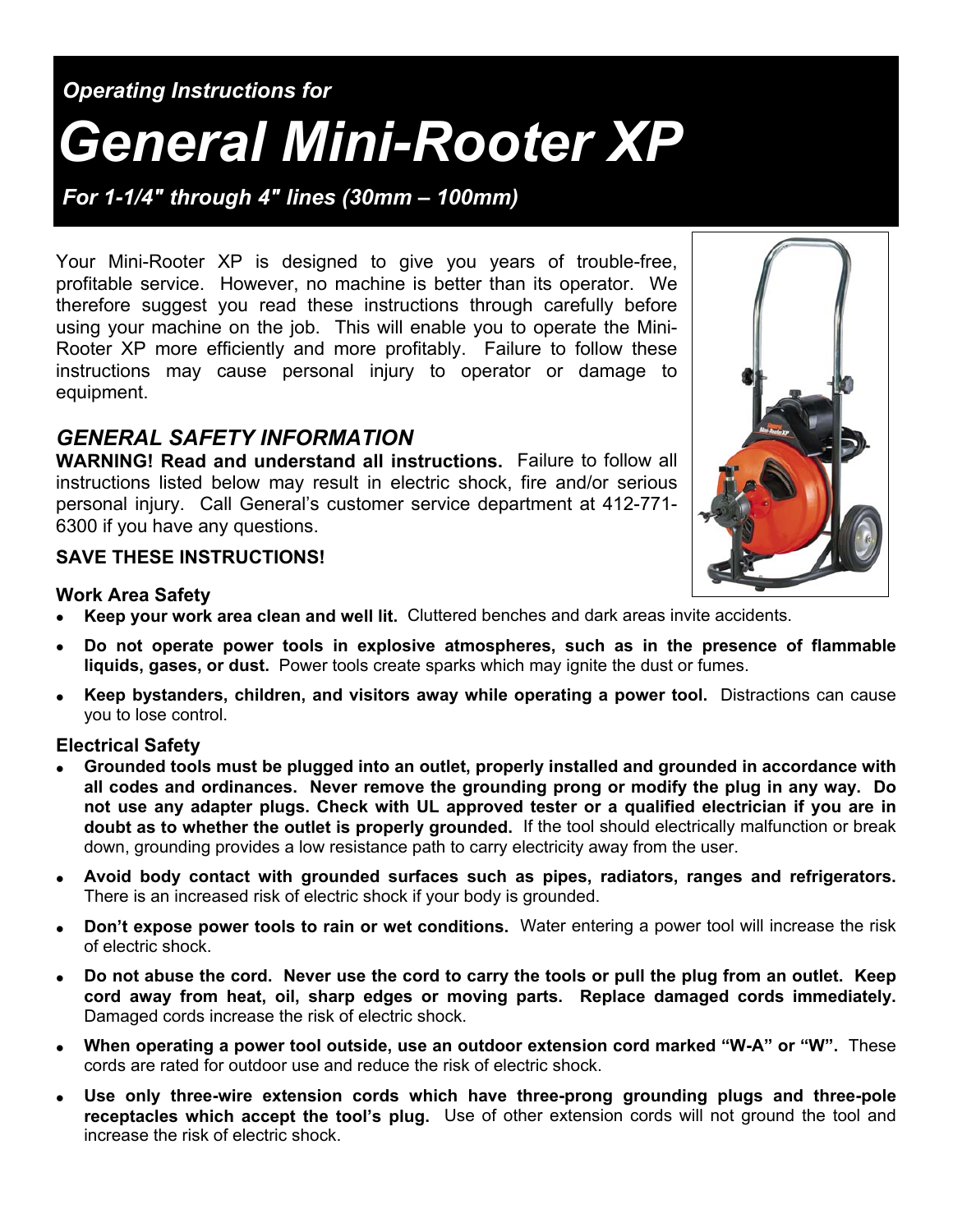- **Use proper extension cords.** Insufficient conductor size will cause excessive voltage drop and loss of power.
- **Before using, test the Ground Fault Circuit Interrupter (GFCI) provided with the power cord to insure it is operating correctly.** GFCI reduces the risk of electric shock.
- **Extension cords are not recommended unless they are plugged into a Ground Fault Circuit Interrupter (GFCI) found in circuit boxes or outlet receptacles.** The GFCI on the machine power cord will not prevent electric shock from the extension cords.
- **Keep all electric connections dry and off the ground. Do not touch plugs or tools with wet hands.**  Reduces the risk of electric shock.

## **Personal Safety**

- **Stay alert, watch what you are doing and use common sense when operating a power tool. Do not use tool while tired or under the influence of drugs, alcohol, or medication.** A moment of inattention while operating power tools may result in serious personal injury.
- **Dress properly. Do not wear loose clothing or jewelry. Contain long hair. Keep your hair, clothing, and gloves away from moving parts.** Loose clothes, jewelry, or long hair can be caught in moving parts.
- **Avoid accidental starting. Be sure switch is off before plugging in.** Plugging in tools that have the switch on invites accidents.
- **Remove adjusting keys or switches before turning the tool on.** A wrench or key that is left attached to a rotating part of the tool may result in personal injury.
- **Do not overreach. Keep proper footing and balance at all times.** Proper footing and balance enables better control of the tool in unexpected situations.
- **Use safety equipment. Always wear eye protection.** Dust mask, non-skid safety shoes, hard hat, or hearing protection must be used for appropriate conditions.

#### **Tool Use and Care**

- **Use clamp or other practical way to secure and support the workpiece to a stable platform.** Holding the work by hand or against your body is unstable and may lead to loss of control.
- **Do not force tool. Use the correct tool for your application.** The correct tool will do the job better and safer at the rate for which it is designed.
- **Do not use tool if switch does not turn it on or off.** Any tool that cannot be controlled with the switch is dangerous and must be repaired.
- **Disconnect the plug from the power source before making any adjustments, changing accessories, or storing the tool.** Such preventative safety measures reduce the risk of starting the tool accidentally.
- **Store idle tools out of reach of children and other untrained persons.** Tools are dangerous in the hands of untrained users.
- **Maintain tools with care. Keep cutting tools sharp and clean.** Properly maintained tools, with sharp cutting edges are less likely to bind and are easier to control.
- **Check for misalignment or binding of moving parts, breakage of parts, and any other condition that may affect the tool's operation. If damaged, have the tool serviced before using.** Many accidents are caused by poorly maintained tools.
- **Use only accessories that are recommended by the manufacturer for your model.** Accessories that may be suitable for one tool may become hazardous when used on another tool.
- **Keep handles dry and clean; free from oil and grease.** Allows for better control of the tool.

#### **Service**

• **Tool service must be performed only by qualified repair personnel.** Service or maintenance performed by unqualified repair personnel could result in injury.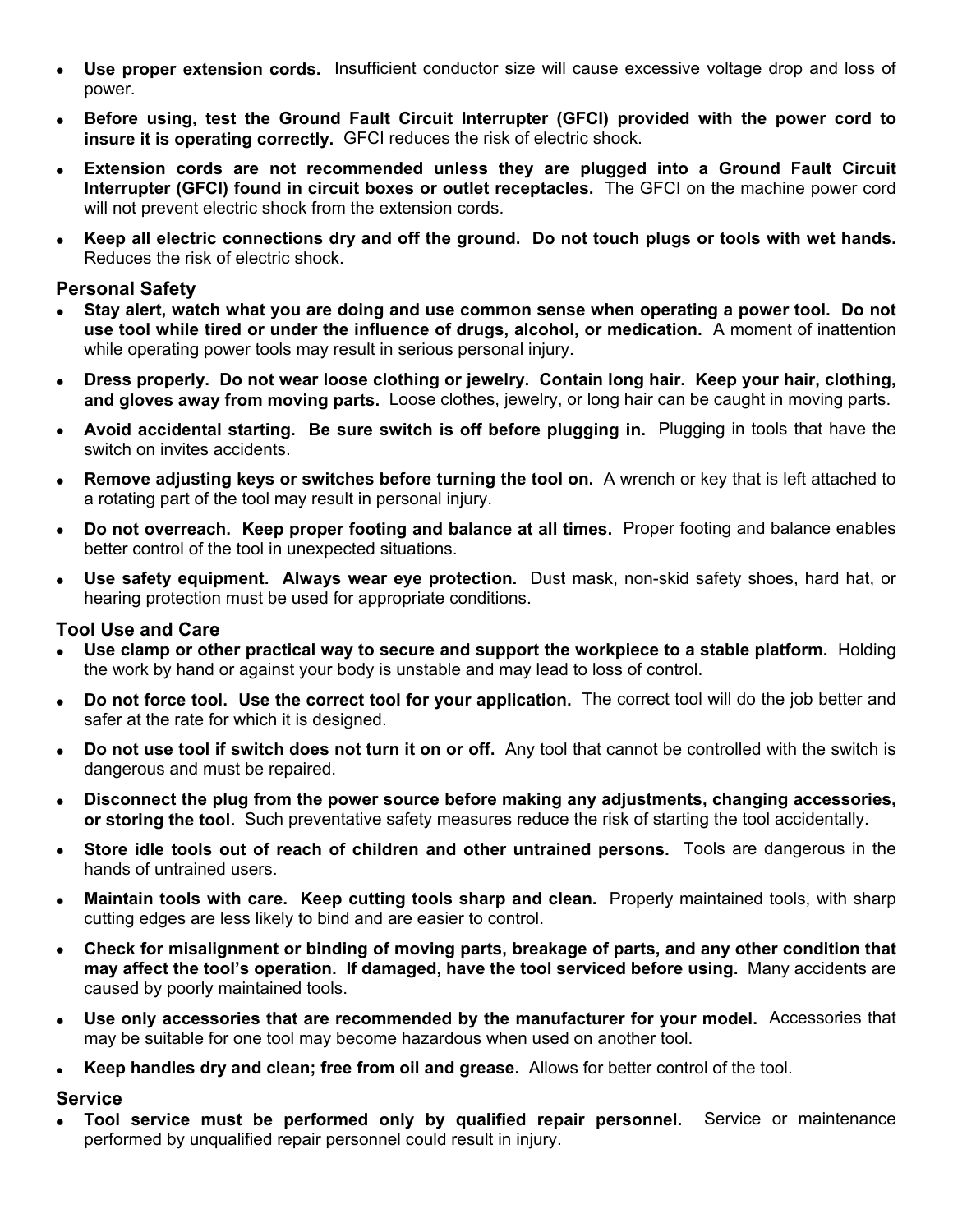• **When servicing a tool, use only identical replacement parts. Follow instructions in the Maintenance section of this manual.** Use of unauthorized parts or failure to follow Maintenance Instructions may create a risk of electric shock or injury.

# **Specific Safety Information**

- **Wear leather gloves provided with the machine. Never grasp a rotating cable with a rag or cloth glove.** Could become wrapped around cable and cause serious injury.
- **Never operate machine with belt guard removed.** Fingers can get caught between belt and pulley.
- **Do not overstress cables. Keep gloved hand on the cable for control when machine is running.**  Overstressing cables because of an obstruction may cause twisting, kinking, or breaking of the cable and may result in serious injury.
- **Position machine within two feet of drain opening**. Greater distances can result in cable twisting or kinking.
- **Machine is designed for one-person operation.** Operator must control foot switch and cable.
- **Do not operate machine in reverse (REV).** Operating machine in reverse can result in cable damage and is used only to back cutting tool out of an obstruction.
- **Keep hands away from rotating drum and distributor tube. Do not reach into drum unless machine is unplugged.** Hand may be caught in the moving parts resulting in serious injury.
- **Be careful when cleaning drains where cleaning chemicals have been used. Avoid direct contact with skin and eyes.** Drain cleaning chemicals can cause serious burns as well as damage the cable.
- **Do not operate machine if operator or machine is standing in water.** Will increase risk of electrical shock.
- **Wear safety glasses and rubber soled, non-slip shoes.** Use of this safety equipment may prevent serious injury.
- **Before starting each job, check that the cable in the drum is not broken or kinked, by pulling the cable out and checking for wear or breakage**. Always replace worn out (kinked or broken) cables with genuine GENERAL replacement cables.
- **Only use this tool in the application for which it was designed. Follow the instructions on the proper use of the machine.** Other uses or modifying the drain cleaner for other applications may increase risk of injury.

# **GROUND FAULT CIRCUIT INTERRUPTER (GFCI)**

Your machine is equipped with a ground fault circuit interrupter, which protects you against shock if a short circuit should occur. Check that receptacle is properly grounded. Test the GFCI before each use.

- 1. Plug into 120-volt receptacle.
- 2. Push test button. Indicator light will go out and power to machine should cut off.
- 3. If light does not go out when test button is pushed, equipment should not be used until proper repairs can be made.
- **4.** To restore power after test, push reset button. With the reset button depressed, if the machine doesn't start, stops while running, or if the operator experiences a mild shock, **do not use the machine!** Take it to a motor repair center or return it to the factory for repairs.

**Note:** The section of cord between the wall plug and the GFCI is not in the protected circuit.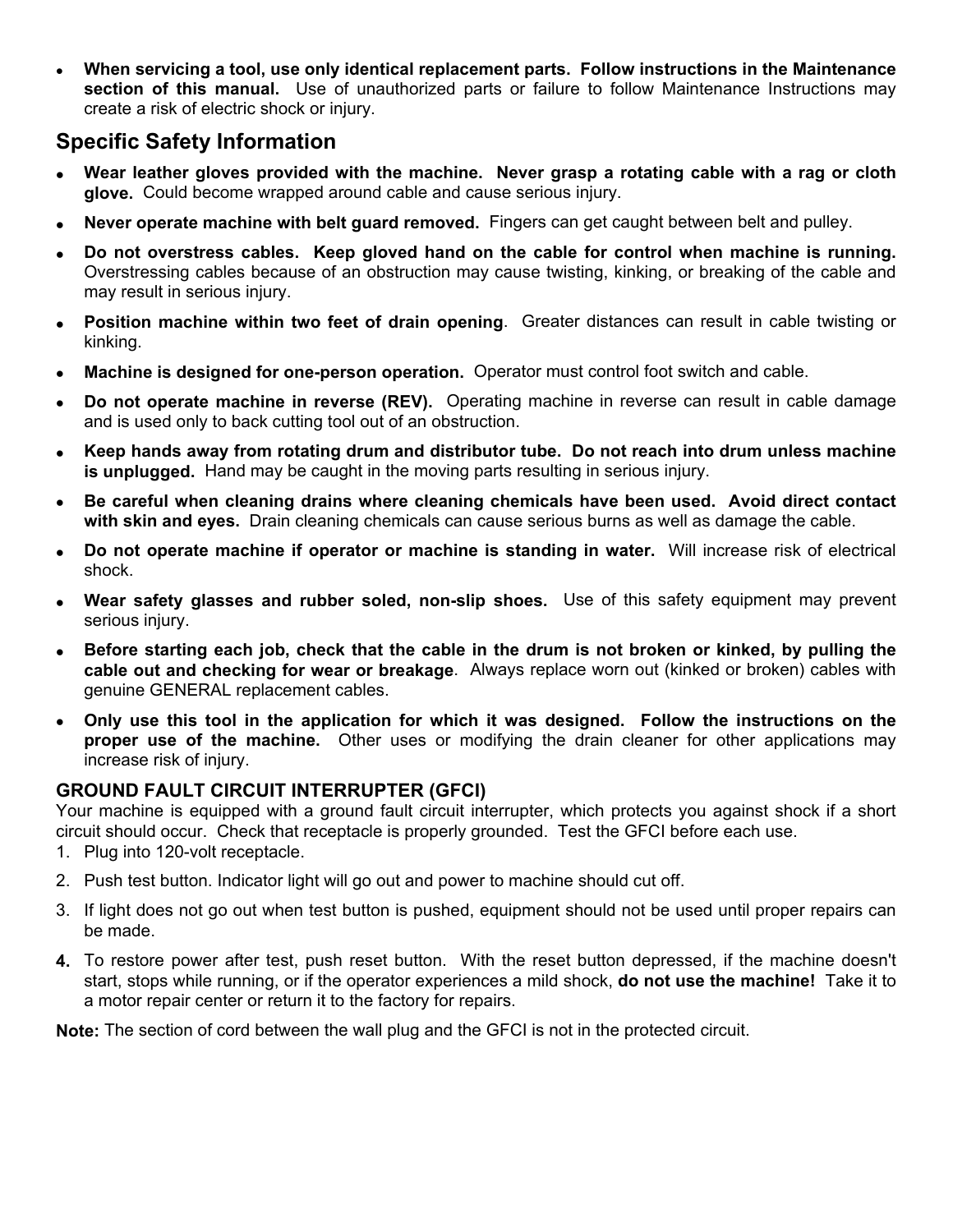# **CABLE APPLICATIONS (Table 1)**

| <b>Cable Size</b> | <b>Pipe Size</b> | <b>Typical Applications</b>                   |
|-------------------|------------------|-----------------------------------------------|
| 1/2"              | $3"$ to $4"$     | Roof Stacks and Small Floor Drains (No roots) |

# **CUTTER APPLICATIONS (Table 2)**

| <b>Cutter</b>        | Catalog # | <b>Typical Applications</b>                        |
|----------------------|-----------|----------------------------------------------------|
| <b>Arrow Head</b>    | AH.       | Starting tool, ideal for cutting and scraping.     |
| <b>Boring Gimlet</b> | BG.       | Starting tool, to remove loose objects.            |
| $1-1/2$ " U-Cutter   | $1-1/2UC$ | Finishing tool, works well in grease stoppages.    |
| 2" Side Cutter Blade | 2SCB      | Finishing tool, for scraping inside edges of pipe. |

 Note: There are no fixed rules for what cutter to use. If one tool doesn't take care of a stoppage, simply try another.

# **OPERATING INSTRUCTIONS**

## **SET-UP**

- 1. Place machine within approximately two feet of drain opening. Be sure the Mini-Rooter XP Guide Tube (XP-GT) is in place. If you can't place the machine this close to the drain opening, run the cable through the optional Guide Tube Extension (GTE) or a metal guide tube to prevent cable whipping. On manual feed machines, always keep a gloved hand on the cable.
- 2. Position the foot pedal for easy accessibility. The machine is designed for one-person operation. Be sure you can quickly remove your foot from the pedal in an emergency.
- 3. Be sure the motor switch is in the **off** position.
- 4. Select the proper cutting tool (See Cutter Application Chart—Table 2). A good tool to start with is the Arrow Head or Boring Gimlet. After the line is opened, follow with larger blades, which scrape the inside edges of the pipe, assuring a real cleaning job.
- 5. Insert the cutter into the female connector at the end of the 3/8" or 1/2" cable and tighten the connecting screw and lock washer *firmly* in place.

# **OPERATION**

- 1. Begin by pulling the cable from the drum and sliding it into the drain as far as it will go.
- 2. Tighten the knob at the top of the Power Cable Feed so that the feed roller presses against the cable. Be sure not to over tighten since this could cause excess cable wear. Note: The Power Cable Feed is designed for use with 1/2" and 3/8" cables only.
- 3. The feed lever controls the feeding rate and direction of the cable. Move the lever down to feed the cable out of the drum. The further the lever is moved downward, the faster the cable will feed out. Move the lever up to retract the cable into the drum. When the lever is in the middle (neutral) position, the cable will spin in place.
- 4. Move the motor switch to the **forward** position. Then with a gloved hand on the guide tube or cable, depress the air foot pedal to start machine.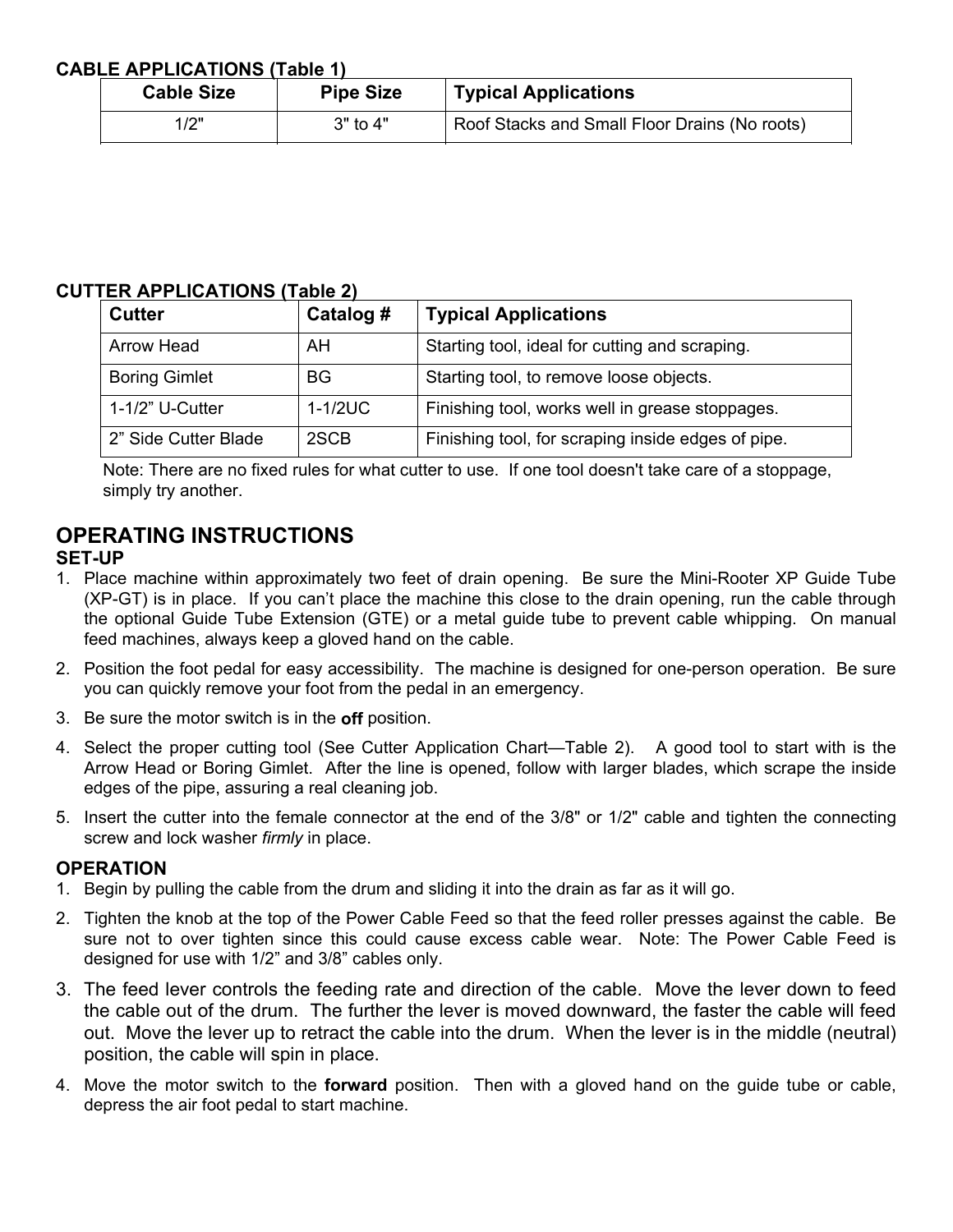5. Feed the cable into the line and against the obstruction with a firm, even pressure. Adjust the feeding rate to the resistance met. Do not force the cable – let the cutter do the work. The job won't get done any faster and you could damage the cable.

# **DO NOT FORCE THE CABLE - LET THE CUTTER DO THE WORK.**

- 6. Don't leave too much slack in the cable since this will cause whipping. If the cable starts to bend or build up too much twist, release pressure on the foot pedal and rotate the drum in the opposite direction to relieve the twist on the cable. Push any excess cable back into the drum and then continue.
- 7. If you're having trouble getting around tight bends, try putting the machine in reverse while applying steady pressure. Don't do this for more than a few seconds at a time since this could cause tangling in the drum or kinking.
- 8. If you still can't get around the bend, you're probably using too large a cable. Switch to a 3/8" diameter cable, or even a smaller one if necessary. (See Cable Application Chart—Table 1)
- 9. When the cable reaches the stoppage, put feed in neutral. Then allow the cable to progress forward slowly, chewing into the stoppage as it goes. This slow forward movement will reduce stress on the cable while doing a more thorough cleaning job. A back and forth action often works best.

**Hint:** It's often helpful to have a small stream of water running in the line to wash the cuttings away while the machine is in operation and after.

- 10. Be careful not to let the cutter get caught in the stoppage as you work through it. This can cause kinking and breaking of the cable. When you feel the cable starting to twist in your hands, stop the machine and pull back on the cable. This will free the cutter from the obstruction. Then allow the cable to move forward slowly into the stoppage. Remember, no cutting takes place when the blades stop turning.
- 11. After the line has been opened, return the cable to the drum with the motor turning **forward**. This is important to prevent the cable from tangling in the drum or in the line.

**Caution:** Do not use reverse to pull the cable out of the drain. Always run the machine in forward, whether you are feeding the cable into the line or pulling it out. Use reverse only to release the cable should it become caught in the line.

12. When the cutting tool is near the drain opening, take your foot off the pedal to stop drum rotation. Never retract the cutting tool from drain while cable is rotating. The cable could whip and cause serious injury.

#### **SPECIAL OPERATIONS IF CABLE GETS CAUGHT IN LINE**

The motor can be reversed to free cable if it gets caught in the line. Use the following procedure:

- 1. Move the toggle switch on motor to reverse position.
- 2. Pull the cable out of the drain while the drum is rotating in reverse.
- 3. When the cable has been freed, move the toggle switch to the forward position.

**Note:** Do not run motor in reverse for more than a few seconds at a time since this could cause tangling in the drum or kinking.

# **IF CABLE TANGLES IN DRUM**

This is caused by using too much pressure when feeding the cable or by feeding the cable while running the machine in reverse. To untangle cable, rotate drum in opposite direction. This will usually get the cable to lie in the drum properly.

If cable has become severely tangled, which shouldn't occur if used properly, it can be straightened out by removing the distributor tube from the drum. To do this:

- 1. Loosen the four bolts that hold the distributor tube cone on the front of the drum.
- 2. Pull the cone and distributor tube forward, then pull the tangled portion of the cable out of drum.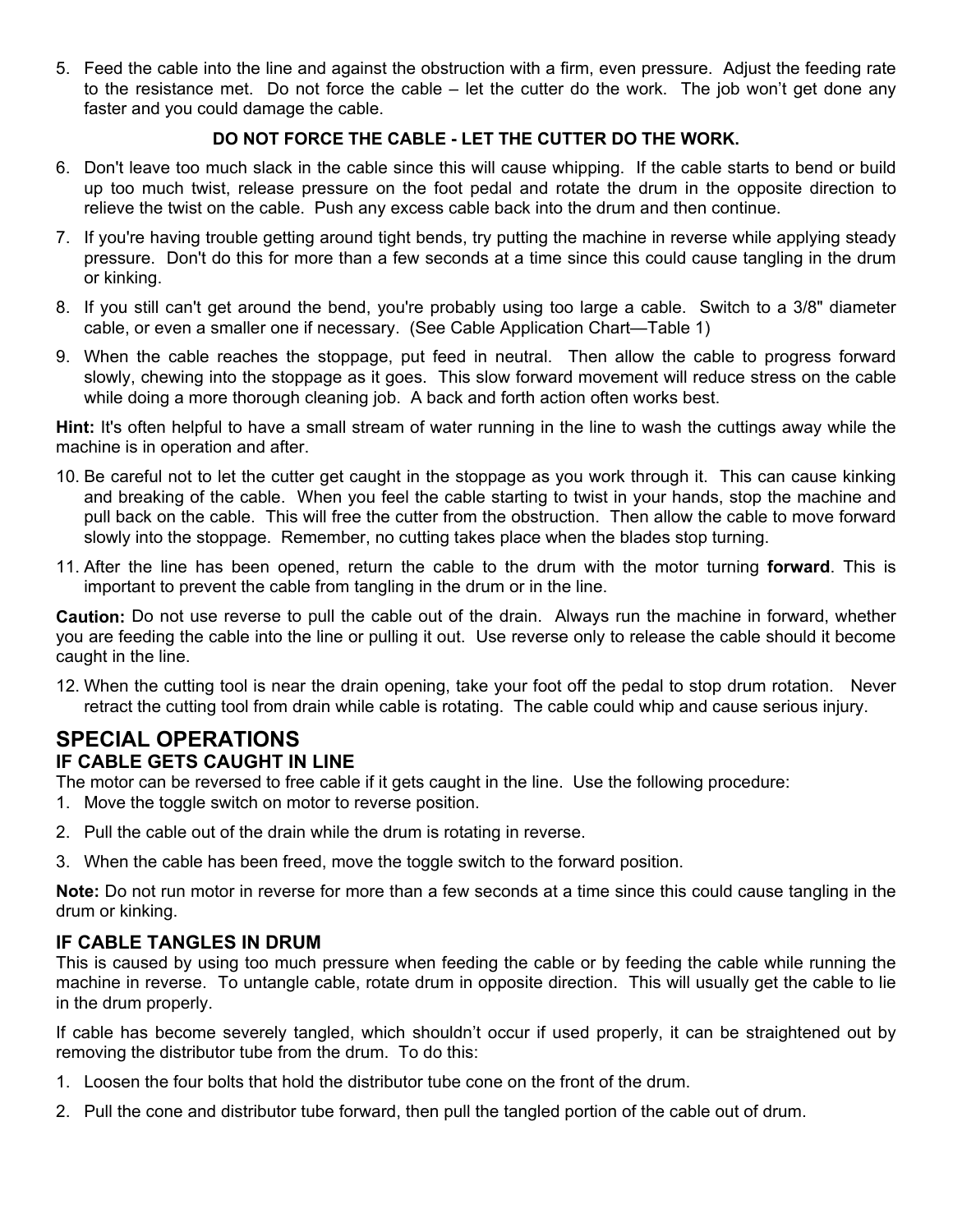- 3. After the cable has been straightened out, slide the distributor tube and cone back along the cable until it can be repositioned and bolted to the front of the drum.
- 4. Then, push the excess cable back into the drum.

# **HOW TO REMOVE DRUM FROM MACHINE**

- 1. Loosen front post knob and swing Power Cable Feed out of the way.
- 2. Push down on the spring-loaded motor and slide the V-Belt off the back of the drum.
- 3. Reach behind the drum and locate the drum-retaining latch. Pull the latch to release the drum shaft, then pull the drum forward off of the machine.
- 4. To install the drum, simply slide drum onto machine. The latch will lock automatically.
- 5. Remove the belt guard by loosening retaining knob on top. Position the V-Belt around the drum, then press down on the motor and slip V-belt onto the pulley. Be sure to reattach the belt guard.
- 6. Reposition the Power Cable Feed and tighten knob at base of front post.

## **HOW TO INSTALL 1/2" AND 3/8" CABLES IN DRUM**

To install cable in the drum, simply connect the male end of the cable to the drum connecting cable, which is already attached to the drum.Then remove the drum V-Belt and turn the drum clockwise, while pushing the cable into the drum.

**Note:** The cable should lay in the drum in a clockwise direction.

# **ACCESSORIES**

## **HOW TO USE J-DRUM (OPTIONAL)**

The J-Drum holds 50 feet of 1/4" or 5/16" cable to be used when you need to clear smaller

1-1/4" to 2" lines. These cables have a basin plug head that can be spun through most strainer crossbars. (See Cable Application Chart—Table 1)

- 1. To install cable, open chuck jaws fully so that cable will pass through easily.
- 2. Slide the back end of the cable (opposite to the end with basin head) through spout and into the drum. The cable will be easier to install if you bend the last inch of cable at a 45-degree angle.
- 3. When working through difficult stoppages or tight bends, tighten the chuck to provide more torque and to prevent the cable from tangling in the drum.
- 4. Clean and lubricate chuck regularly to prevent corrosion.

# **HOW TO USE DUAL-DRUM (OPTIONAL)**

 The Dual-Drum holds two different diameter cables at the same time. Inner and outer drum compartments protect the cable from tangling. You can easily switch from 1/4" to 5/16" or 3/8" cables without removing either one from the drum.

- 1. Install 1/4" cable into the Dual-Drum by sliding the back end of the cable (opposite to end with basin head) through spout and into the inner drum. The cable will be easier to install if you bend the last inch of cable at a 45-degree angle.
- 2. Install the 5/16" or 3/8" cable into the outer drum by sliding the back end of the cable (opposite to the end with the Female connector) through the spout. Reach one hand into the drum through one of the three ports in the face of the drum and pull the cable end to the left side of the outer drum. Then push another two feet of cable into the drum while pulling the cable downward to form a loop. The cable should lay in the drum in a clockwise direction.

**Note:** Use HE cables only in Dual-Drum—not EM cables.

3. Select the appropriate cable for the line you are working on. (See Cable Application Chart—Table 1) If a 1/4" cable is required, reach into the Dual-Drum and pull the cable out of the inner drum and through the spout. If a larger cable is required, slide 1/4" cable back though spout, then reach into the drum and pull the 5/16" or 3/8" cable from the outer drum through the spout.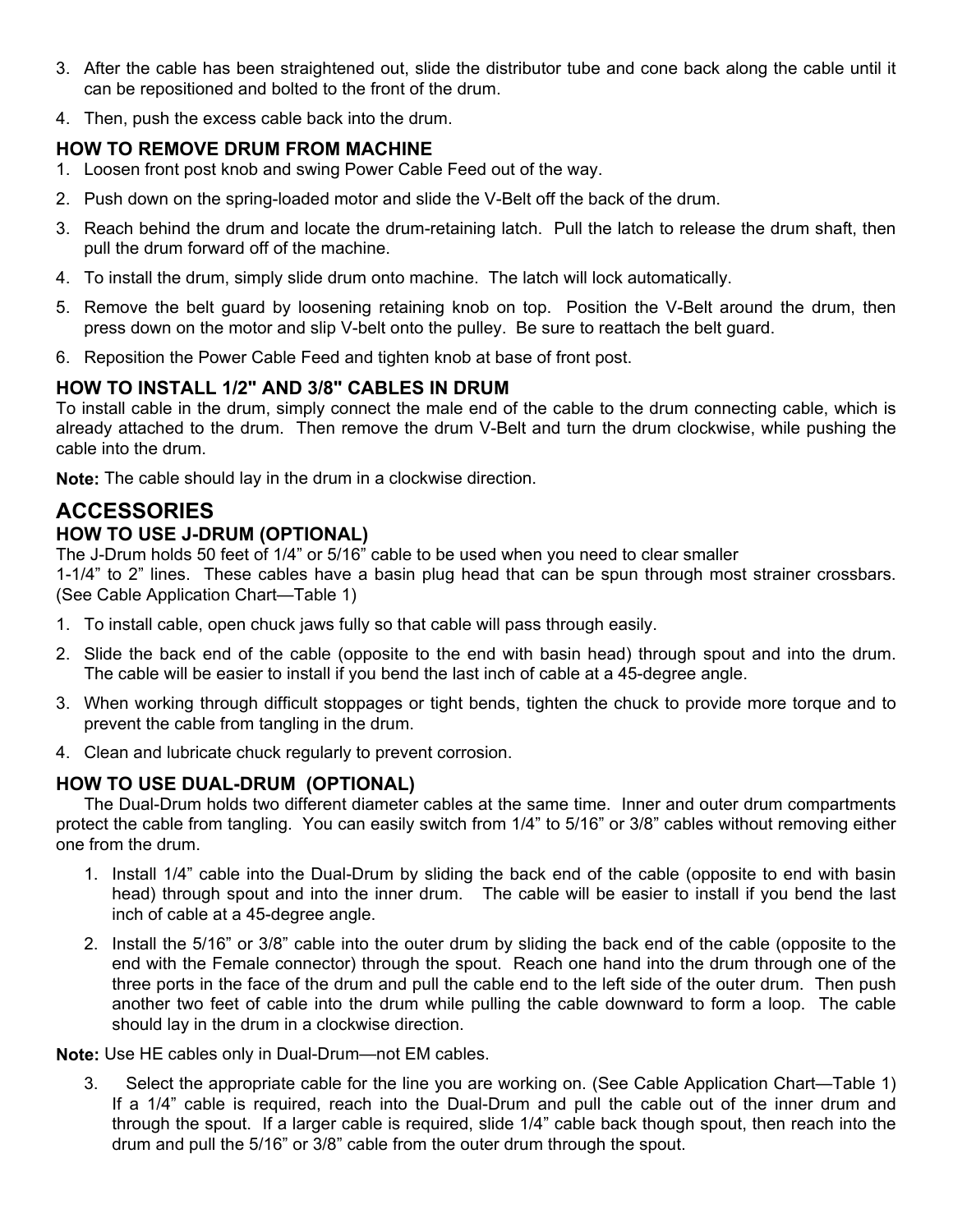4. Each of the cables can be "chucked" in place to provide more torque by pressing the knurled knob against the spring and tightening it against the cable.

#### **MAINTENANCE**

To keep your machine operating smoothly, it is essential that all bearings and distributor tube bushings be lubricated. Oiling moving parts is particularly important where machine comes in contact with sand, grit and other abrasive material.

## **CABLE MAINTENANCE**

To get maximum service from your cables, be sure that they are clean and well oiled. This not only provides running lubrication but greatly extends the life of the cables as well. Some users periodically pour oil directly into the drum. Then, as the drum turns, the cables get complete lubrication. Our SNAKE OIL is ideally suited for this purpose, since it not only lubricates the cables, it disinfects and deodorizes them as well.

#### **FEED MAINTENANCE**

Keep feed free of excessive soil and grit. It is recommended that the feed be flushed with fresh water followed by a light oiling of the moving parts. No disassembly is normally required. Failure to feed can usually be traced to the following possibilities:

DIRT ACCUMULATION: Over time, dirt can harden enough to stop roller rotation. Flushing with water followed by liberal oiling can usually restore function. If disassembly is required, proceed as follows:

- 1. Remove the feed tension knob, springs and spring plunger. Note the positioning of these parts to ease reassembly. The top roller can now be removed.
- 2. Remove the snap rings and thrust washers from the bottom housing cylinders. The bottom rollers can now be removed.
- 3. Re-assembly is done in reverse order.

DAMAGED ROLLER: Excessive use may wear a roller to the point of failure. It is recommended that all three rollers be replaced at the same time (Cat # PO-MR-703).

TANGLED CABLE: If a cable loops over itself in the drum, it will not feed properly. Remove and reload the cable by hand to restore function. If the cable kinks, it is evidence of abuse and results from the use of too much pressure or use of the wrong size cable for the line. Do not force the cable—Let the cutter do the work.